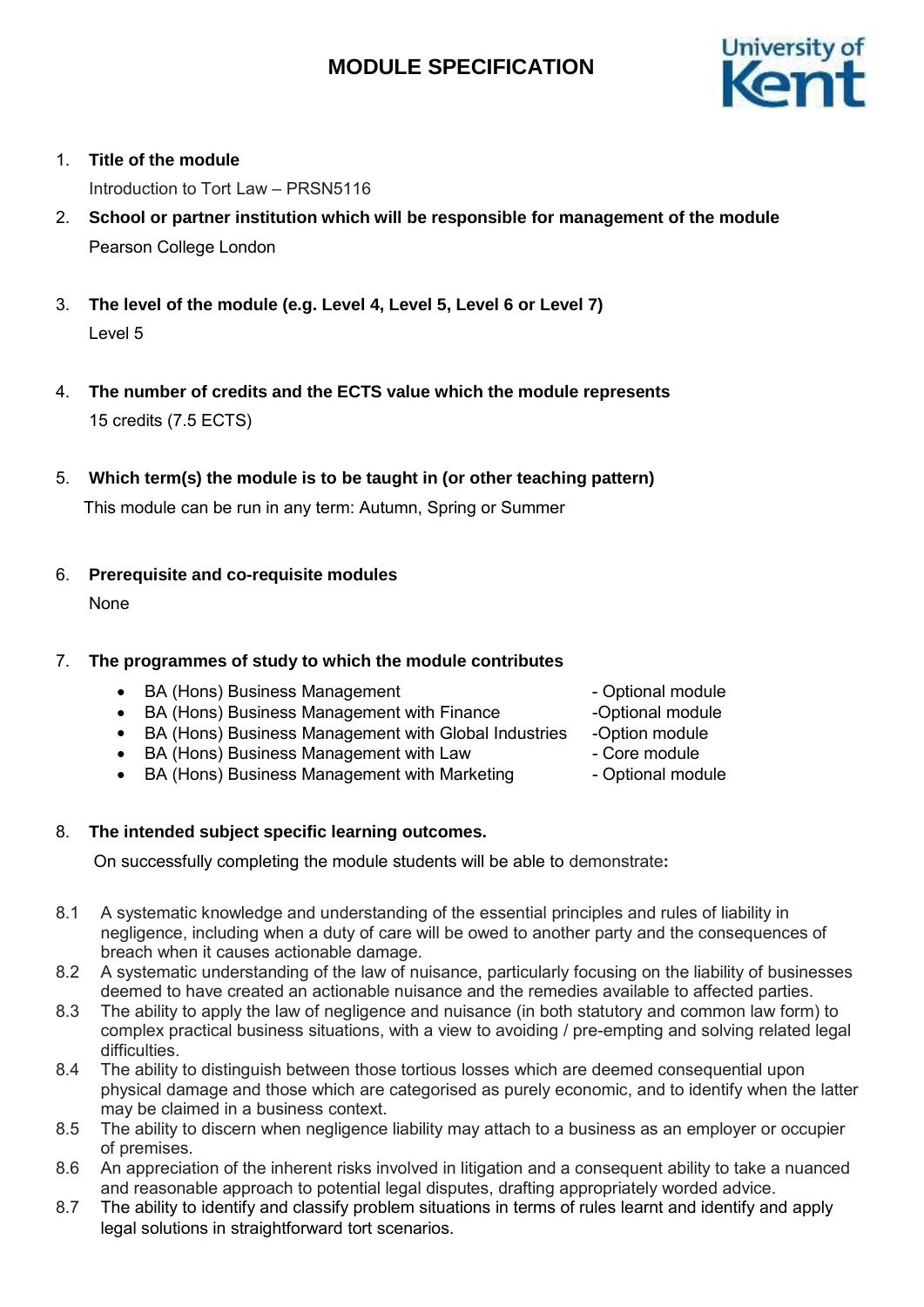

## 9. **The intended generic learning outcomes.**

On successfully completing the module students will be able to:

- 9.1 Read and summarise complex legal materials and state legal principles accurately and succinctly.
- 9.2 Work from primary and secondary sources and use these efficiently to identify appropriate rules of law.
- 9.3 Effectively communicate information, arguments and analysis to specialist and non-specialist audiences.

## 10. **A synopsis of the curriculum**

#### **Module Aims**

The aim of this module is to give students a practical introduction to the law of tort.

It aims to introduce them to the key concepts involved in the law of negligence and nuisance, including the practical consequences of when a party is deemed to be in breach of a duty of care or to have created an actionable nuisance in various applied business situations.

Crucially, the module aims to foster in students an understanding of the relevant law they will need to operate effectively in the commercial world, as well as to develop the associated skills, such as drafting and negotiation, with which they will be able to apply this knowledge to practical effect.

By the end of the module, learners should have a solid grounding in the essential principles of the law of negligence and nuisance and a clear appreciation of how to apply these to practical business situations.

The focus will be on the law of England and Wales, although other jurisdictional variants of this module may be produced in the future.

#### **Overview of syllabus**

#### **In the course of studying this module, students will cover the following topics:**

- 1. Duty of care looking at when a party will be deemed to owe a duty of care to another, either following precedent or reasoning from first principle.
- 2. Standard of care and breach of duty examining what standard of care a party will be expected to meet in particular situations and when will they be deemed to be in breach of duty.
- 3. Causation distinguishing causation in fact (and the "but for" test) from causation in law, and when the chain of causation from breach to damage will be deemed to have been broken.
- 4. Damage looking at the governing principles on recovery for losses in tort and distinguishing between consequential and pure economic losses.
- 5. Defences analysing when a defendant may defend a claim on the basis of consent, illegality or contributory negligence.
- 6. The liability of employers both for their own acts or omissions (primary liability) and for those of their employees (vicarious liability).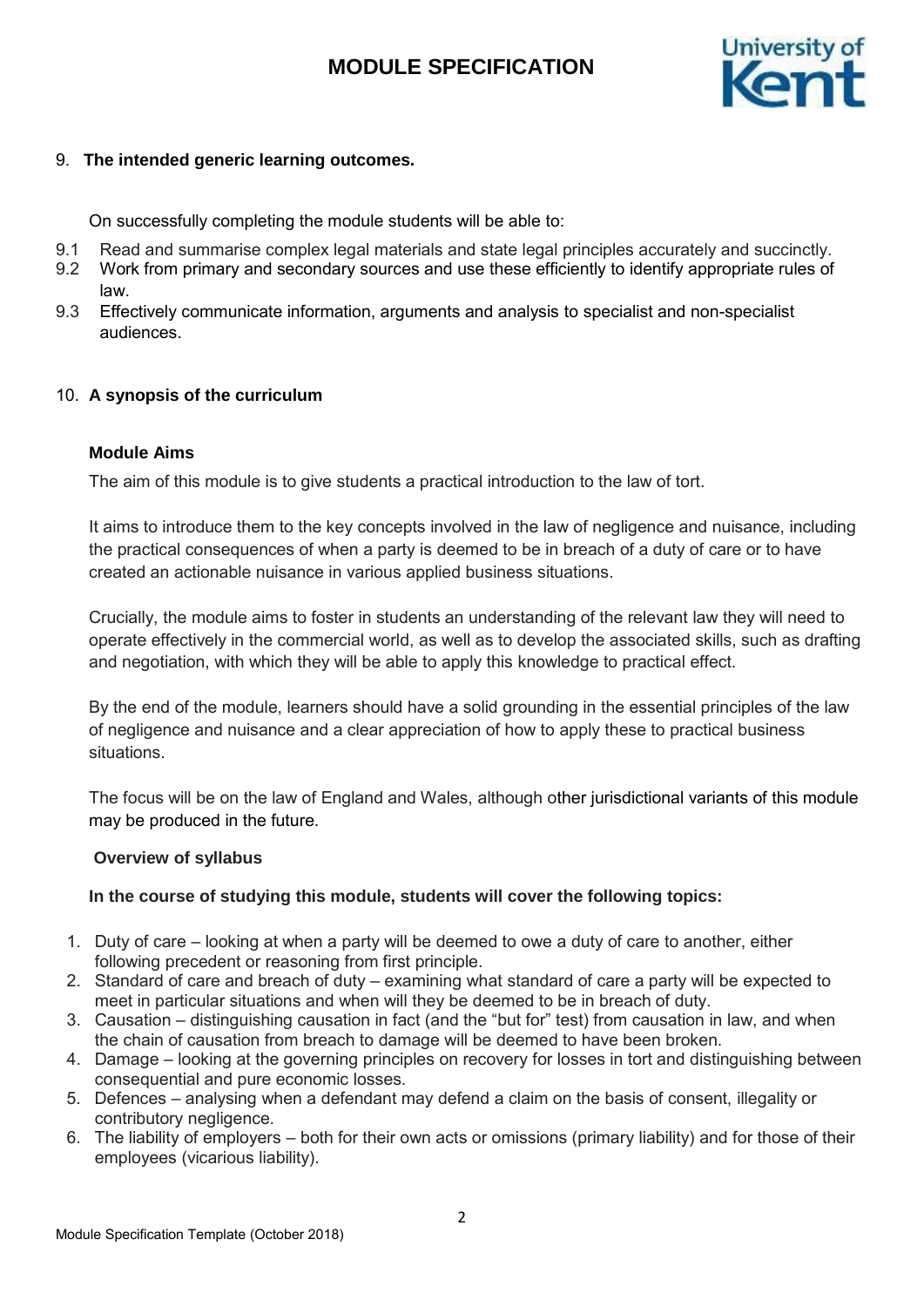

- 7. The liability of occupiers both to visitors and trespassers and what businesses may do to avoid incurring liability through their occupation of business premises.
- 8. Product liability both at common law and under statute.
- 9. Nuisance liability both under public / private nuisance and under *Rylands v Fletcher*.
- 10. The litigation process looking at such issues as alternative methods of dispute resolution, payments into court and the role of expert witnesses.

## 11. **Reading List (Indicative list, current at time of publication. Reading lists will be published annually)**

- Tort Law by Catherine Elliott and Frances Quinn 10<sup>th</sup> Ed. (Pearson)
- Law for Business Students by Alix Adams 4<sup>th</sup> Ed (Pearson)
- Strong, SI and Williams, L., Complete Tort Law: Text, Cases and Materials, Oxford University Press, 2<sup>nd</sup> Edition, 2011
- Murphy, J and Witting, C., Street on Torts, 12<sup>th</sup> Edition. Oxford University Press. 2012
- A Casebook on Tort by Tony Weir 9th Ed (Sweet & Maxwell)
- Tort Law: Text and Materials by Lunney and Oliphant 5<sup>th</sup> Ed (Oxford University Press)
- Blackstone's Statutes on Contract, Tort and Restitution 2016-18 (Oxford University Press)

Extensive reference will be made to case law, statute law and selected monographs and articles available through the Online Learning Environment.

## 12. **Learning and Teaching methods**

For full details please see the teaching and learning strategy in the programme specification. Students can study this module in the interactive classes model or the mentored independent model. Those on the former will typically experience one lecture and one seminar each week.

| <b>Scheduled Hours:</b>   | 35  |
|---------------------------|-----|
| Independent Study Hours:  | 115 |
| <b>Total Study Hours:</b> | 150 |

## 13. **Assessment methods**

## 13.1 **Main assessment methods**

The module will be assessed by a

- coursework of a maximum of 2,500 words (75% of grade);
- A 15 minute client briefing exercise (25% of grade).

A pass must be achieved in the coursework element of this assessment in order to pass the module.

## 13.2 **Reassessment methods**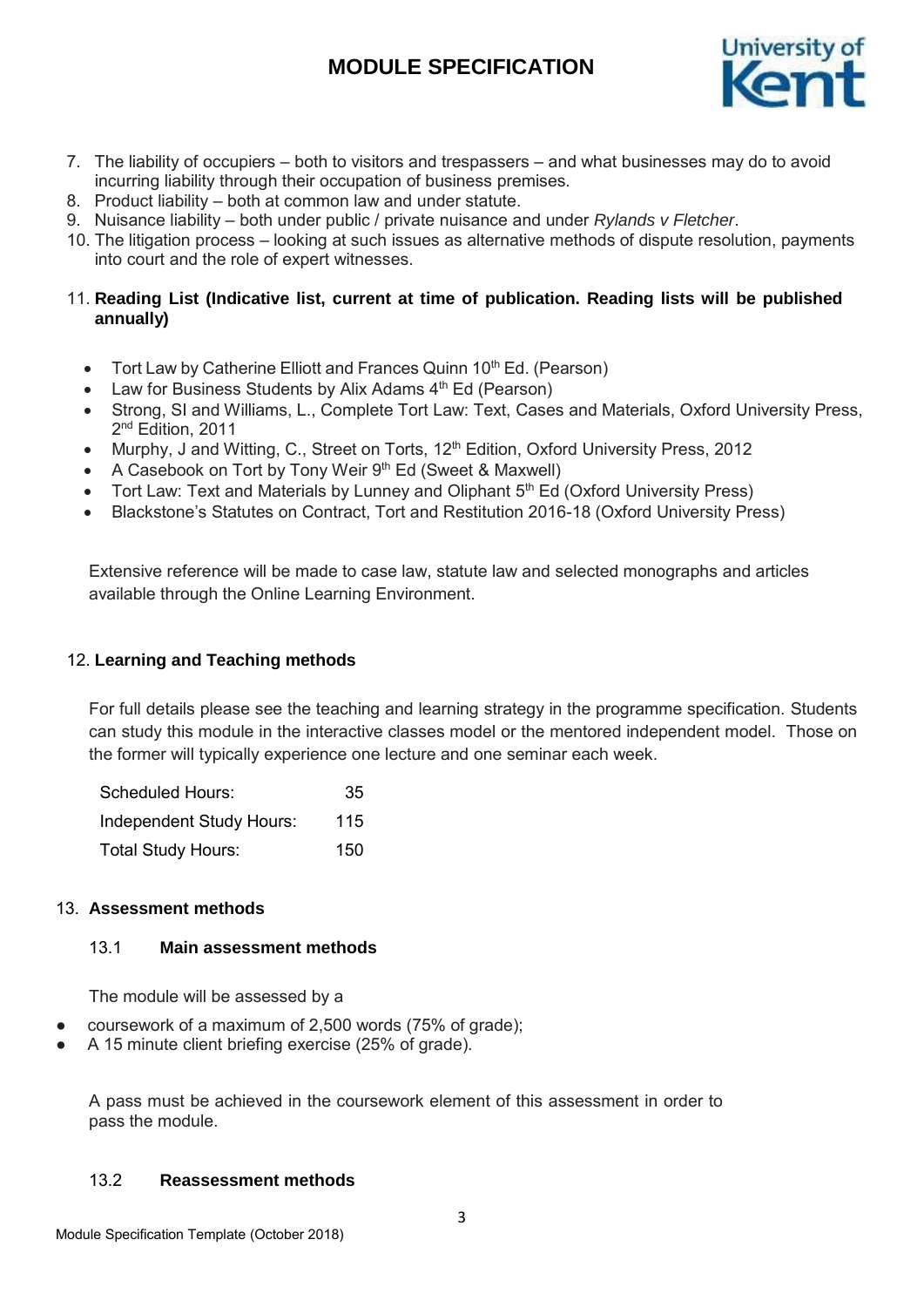

14. **Map of Module Learning Outcomes (sections 8 & 9) to Learning and Teaching Methods (section12) and methods of Assessment (section 13)**

| <b>Module</b><br>learning<br>outcome |                           | 8.1 | 8.2 | 8.3              | 8.4              | 8.5 | 8.6 | 8.7 | 9.1              | 9.2                       | 9.3                       |
|--------------------------------------|---------------------------|-----|-----|------------------|------------------|-----|-----|-----|------------------|---------------------------|---------------------------|
| Learning/<br>teaching<br>method      | <b>Hours</b><br>allocated |     |     |                  |                  |     |     |     |                  |                           |                           |
| <b>Private Study</b>                 | 115                       |     |     |                  |                  |     |     |     |                  |                           |                           |
| Lectures                             | 10                        | X   | X   |                  | X                | X   | X   | X   |                  |                           |                           |
| <b>Seminars</b>                      | 15                        | X   | X   | $\boldsymbol{X}$ | X                | X   | X   | X   | $\boldsymbol{X}$ | $\boldsymbol{\mathsf{X}}$ | $\boldsymbol{\mathsf{X}}$ |
| <b>Assessment</b><br>method          |                           |     |     |                  |                  |     |     |     |                  |                           |                           |
| Coursework<br>Assignment)            |                           | X   | X   | $\boldsymbol{X}$ | $\boldsymbol{X}$ | X   | X   | X   | $\boldsymbol{X}$ | $\boldsymbol{\mathsf{X}}$ | $\boldsymbol{\mathsf{X}}$ |
| In class<br>briefing                 |                           | X   |     |                  |                  |     |     |     |                  |                           | X                         |

## 15. **Inclusive module design**

The Collaborative Partner recognises and has embedded the expectations of current equality legislation, by ensuring that the module is as accessible as possible by design. Additional alternative arrangements for students with Inclusive Learning Plans (ILPs)/ declared disabilities will be made on an individual basis, in consultation with the relevant policies and support services.

The inclusive practices in the guidance (see Annex B Appendix A) have been considered in order to support all students in the following areas:

a) Accessible resources and curriculum

b) Learning, teaching and assessment methods

## 16. **Campus(es) or Centre(s) where module will be delivered:**

Pearson College London

## 17. **Internationalisation**

Reference is made to international comparisons in Tort Law where appropriate.

**If the module is part of a programme in a Partner College or Validated Institution, please complete sections 17 and 18. If the module is not part of a programme in a Partner College or Validated Institution these sections can be deleted.**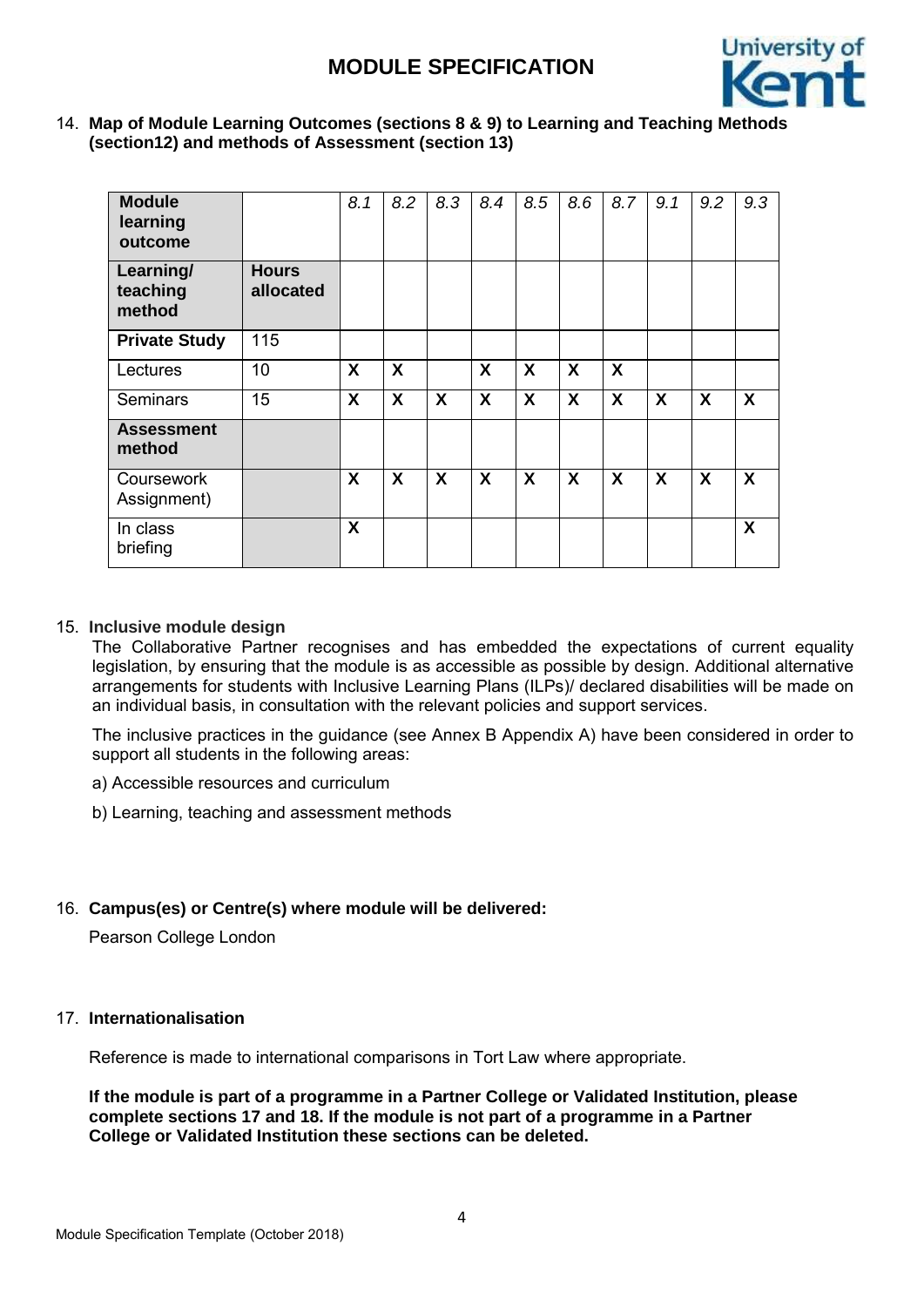

18. **Partner College/Validated Institution:**

Pearson College London

19. **University School responsible for the programme:**

Kent Business School

## **FACULTIES SUPPORT OFFICE USE ONLY**

#### **Revision record – all revisions must be recorded in the grid and full details of the change retained in the appropriate committee records.**

| Date approved | Maior/minor<br>revision | Start date of the delivery of<br>revised version | Section revised | Impacts PLOs (Q6&7 cover<br>sheet) |
|---------------|-------------------------|--------------------------------------------------|-----------------|------------------------------------|
|               |                         |                                                  |                 |                                    |
|               |                         |                                                  |                 |                                    |